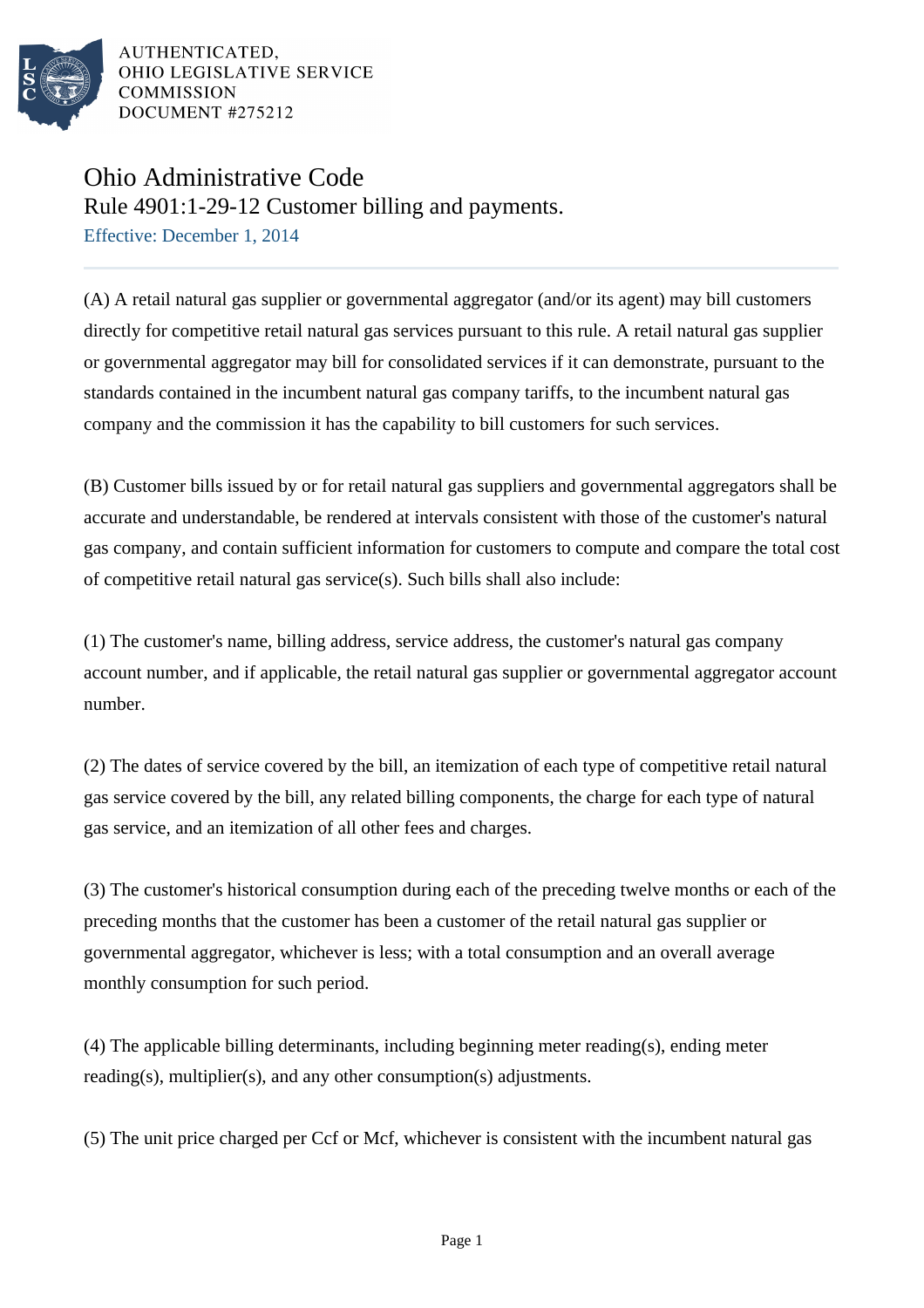

## AUTHENTICATED. OHIO LEGISLATIVE SERVICE **COMMISSION** DOCUMENT #275212

company's billing format, if the product is based on a per-unit price for competitive retail natural gas service, as calculated by dividing current-period competitive retail natural gas service charges by the current-period consumption. For monthly-rate offers, a specific listing of the rate being charged per month for the duration of the contract.

(6) An identification of the retail natural gas supplier or governmental aggregator of each retail natural gas service appearing on the bill.

(7) The amount billed for the current period, any unpaid amounts due from previous periods, any payments or credits applied to the customer's account during the current period, any late payment charges or gross and net charges, if applicable, and the total amount due and payable.

(8) The due date for payment to keep the account current. Such due date shall be consistent with that provided by the incumbent natural gas company for its charges.

(9) Current balance of the account, if a residential customer is billed according to a budget plan.

(10) Options and instructions on how customers may make their payments.

(11) A toll-free or local telephone number and address for customer billing questions or complaints must appear for any retail natural gas supplier or governmental aggregator whose charges appear on the bill.

(12) The following statement: "If your complaint is not resolved after you have called (name the retail natural gas company or governmental aggregator), or for general utility information, residential and business customers may contact the public utilities commission of Ohio (PUCO) for assistance at 1-800-686-7826 (toll free) from eight a.m. to five p.m. weekdays, or at http://www.puco.ohio.gov. Hearing or speech impaired customers may contact the PUCO via 7-1-1 (Ohio relay service).

The Ohio consumers' counsel (OCC) represents residential utility customers in matters before the PUCO. The OCC can be contacted at 1-877-742-5622 (toll free) from eight a.m. to five p.m. weekdays, or at http://www.pickocc.org."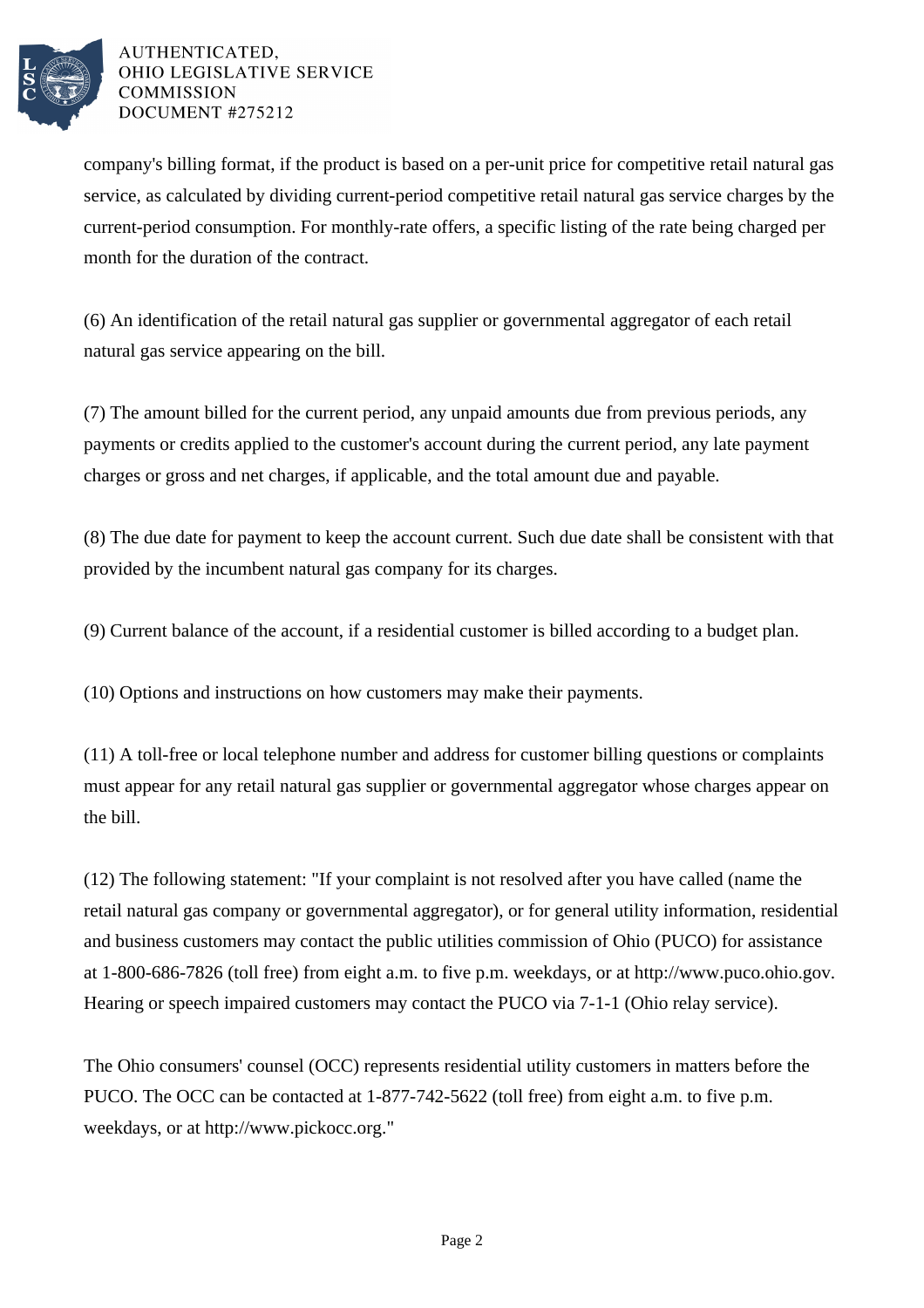

## AUTHENTICATED. OHIO LEGISLATIVE SERVICE **COMMISSION** DOCUMENT #275212

(13) The incumbent natural gas company's twenty-four hour local/toll-free telephone number for reporting service emergencies.

(14) Identification of estimated bills or bills not based upon actual end-of-period meter readings for the period.

(15) An explanation of any codes and abbreviations used.

(C) If applicable, each retail natural gas supplier and governmental aggregator shall, upon request, provide customers with the name and street address/location of the nearest payment center and/or authorized payment agent and disclose any fee associated with using such payment center and/or agent.

(D) When a customer pays the bill at a payment center or to an authorized payment agent, such payment shall be credited to the customer's account as of the day it is received by such payment center or agent.

(E) Each retail natural gas supplier and governmental aggregator shall establish policies and procedures for handling billing disputes and requests for payment arrangements.

(F) Partial payments applied towards any past due amount on a bill or the balance due on a disconnection notice must be apportioned to past due natural gas company service and delivery charges, then to any current natural gas company service and delivery charges, before being applied to any retail natural gas supplier or governmental aggregator charges unless the customer pays the entire amount past due or more. In that case, any amount paid over the amount past due shall be applied first to natural gas company service and delivery charges.

(G) Natural gas companies shall make dual billing and consolidated billing available to retail natural gas suppliers and governmental aggregators.

(1) If the retail natural gas supplier or governmental aggregator elects for its charges to be included on the incumbent natural gas company's consolidated bill: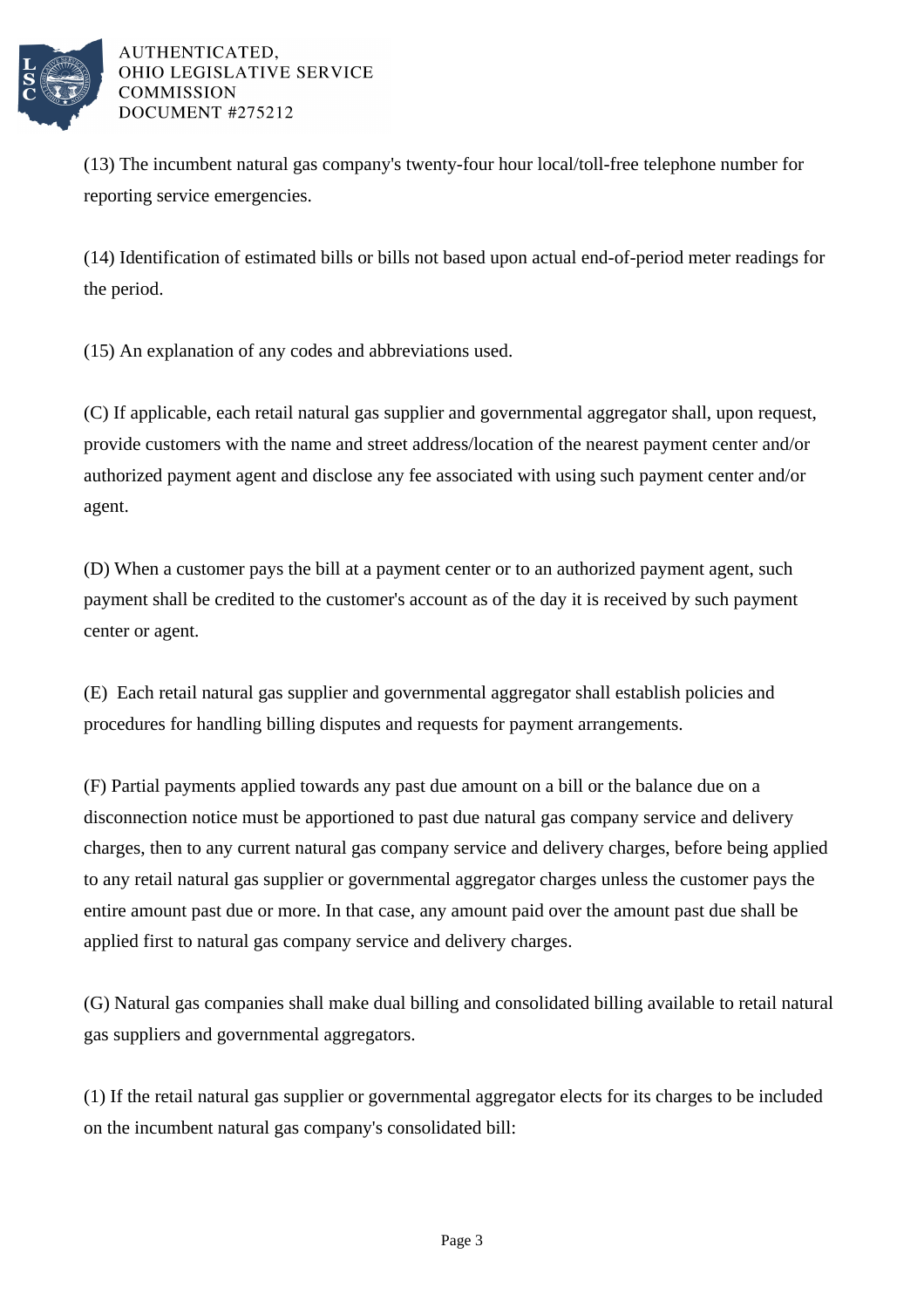

## AUTHENTICATED. OHIO LEGISLATIVE SERVICE **COMMISSION** DOCUMENT #275212

(a) The retail natural gas supplier or governmental aggregator shall furnish the incumbent natural gas company sufficient bill contents as required by paragraph (B) of this rule.

(b) The incumbent natural gas company shall produce a consolidated bill including all such required contents provided by the retail natural gas supplier or governmental aggregator if it is not already on the customer's bill from the incumbent natural gas company. However, the consolidated bill may provide the following amounts on a consolidated basis only: budget amounts, past due balances, and payments applied.

(c) The consolidated bill shall state the name of the applicable retail natural gas supplier or governmental aggregator in close proximity to the retail natural gas supplier or governmental aggregator commodity charges.

(d) The incumbent natural gas company shall offer budget billing of retail natural gas supplier and governmental aggregator charges as a customer-elected option.

(2) If the retail natural gas supplier or governmental aggregator elects a dual billing arrangement, the incumbent natural gas company's bill shall include the name of the applicable retail natural gas supplier or governmental aggregator and a statement that such retail natural gas supplier or governmental aggregator is responsible for billing the retail natural gas supplier or governmental aggregator charges.

(H) Customer bills issued by or for a natural gas company shall state the customer's historical consumption during each of the preceding twelve months, with a total and average consumption for such twelve-month period.

(I) Natural gas companies shall prominently display the "apples to apples" notice on customer bills for customers in accordance with rule 4901:1-13-11 of the Administrative Code.

(J) Natural gas companies shall comply with Chapter 4901:1-18 of the Administrative Code regarding disconnection of a customer's natural gas service.

(K) For the purposes of this rule, full payment of a budget amount due shall not be construed as a